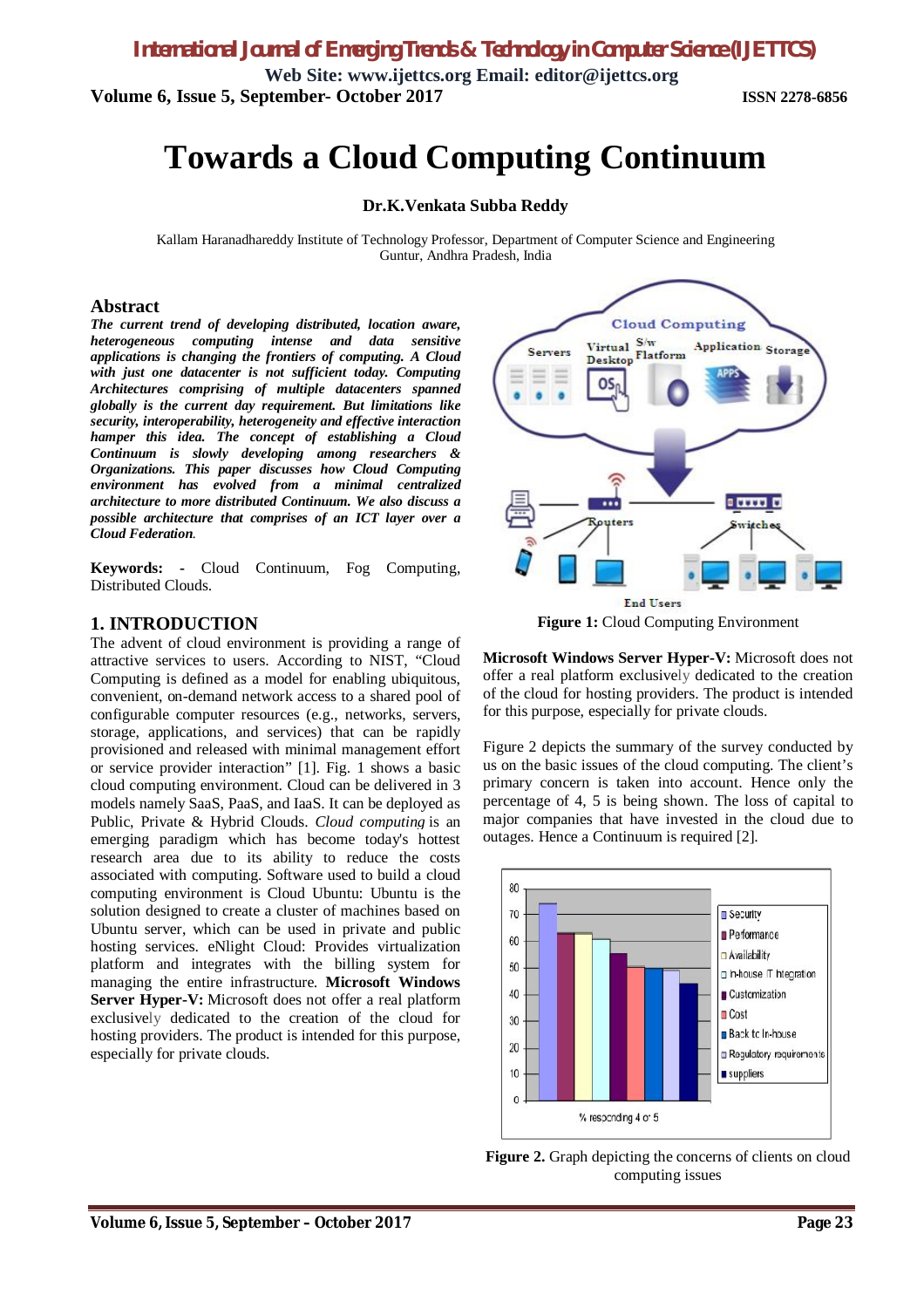**Web Site: www.ijettcs.org Email: editor@ijettcs.org Volume 6, Issue 5, September- October 2017 ISSN 2278-6856**

#### **2. THE CLOUD CONTINUUM:**

A continuum is a continuous system or range in which adjacent elements do not vary from each other in any marked degree although the endpoints of the system may be drastically different. Cloud Continuum is to provide a cloud service 24x7x365 that is without any outages. To achieve this present cloud infrastructure must evolve beyond a single centralized datacenter approach. A multiple and distributed datacenter approaches is required. A serious challenge for distributed, context-aware and data sensitive applications running on a cloud, is that they require proximity to the users to meet very tough performance requirements [3].The IaaS Cloud paradigm suits for the above-mentioned applications but requirements like latency and bandwidth is a point of concern. The need for closer proximity has pushed the realization of large scale, robust and redundant computing environments as distributed clouds, where different datacenters are operated under a common IaaS interface by a single infrastructure provider.

#### **3. GEO DISTRIBUTED CLOUD**

Distributed clouds or Geo Distributed Datacenters came into existence. A Geo-Distributed cloud consists of multiple Datacenters deployed over regions (all across the globe) separated geographically [4][5]. This setup proves its worth in course grained localization but in most cases they are not economically viable. Figure 3 illustrates a geo distributed cloud.



**Figure 3:** A Geo-Distributed Cloud

**4. FEDERATED CLOUD**

# orchestration, security and privacy [6]. Figure 4. Represents a Federated Cloud.



**Figure 4:** A Federated Cloud

#### **5. FOG COMPUTING**

Another advancement in cloud computing area is "Fog Computing". Fog computing means that rather than hosting and working from a centralized cloud, fog systems operate on network ends. It is a term for placing some resources at the edge of the cloud, instead of establishing channels for cloud storage and utilization. Thus, it is also referred to as edge computing[8].



**Figure 5:** Fog Computing Model

#### Cloud Federation is a computing model where multiple resources from independent Cloud providers are leveraged to create large-scale distributed virtual computing clusters, operating as within a single cloud organization [5]. Cloud Federation has a lot of advantages but, it brings several issues concerning the management of a multi-domain, multi-tenant, heterogeneous, distributed infrastructure: deployment, networking, run-time management,

Fog computing was developed to address applications and services that do not fit cloud paradigm. Fog computing keeps data secure where IOT needs it. Fog Computing is a solution to cloud's limitation. Some of the fog computing applications are locking a door using sensors, changing equipment settings, applying the brakes on a train, zooming a video camera, opening a valve in response to a pressure reading, creating a bar chart, or sending an alert to a technician to make a preventive repair.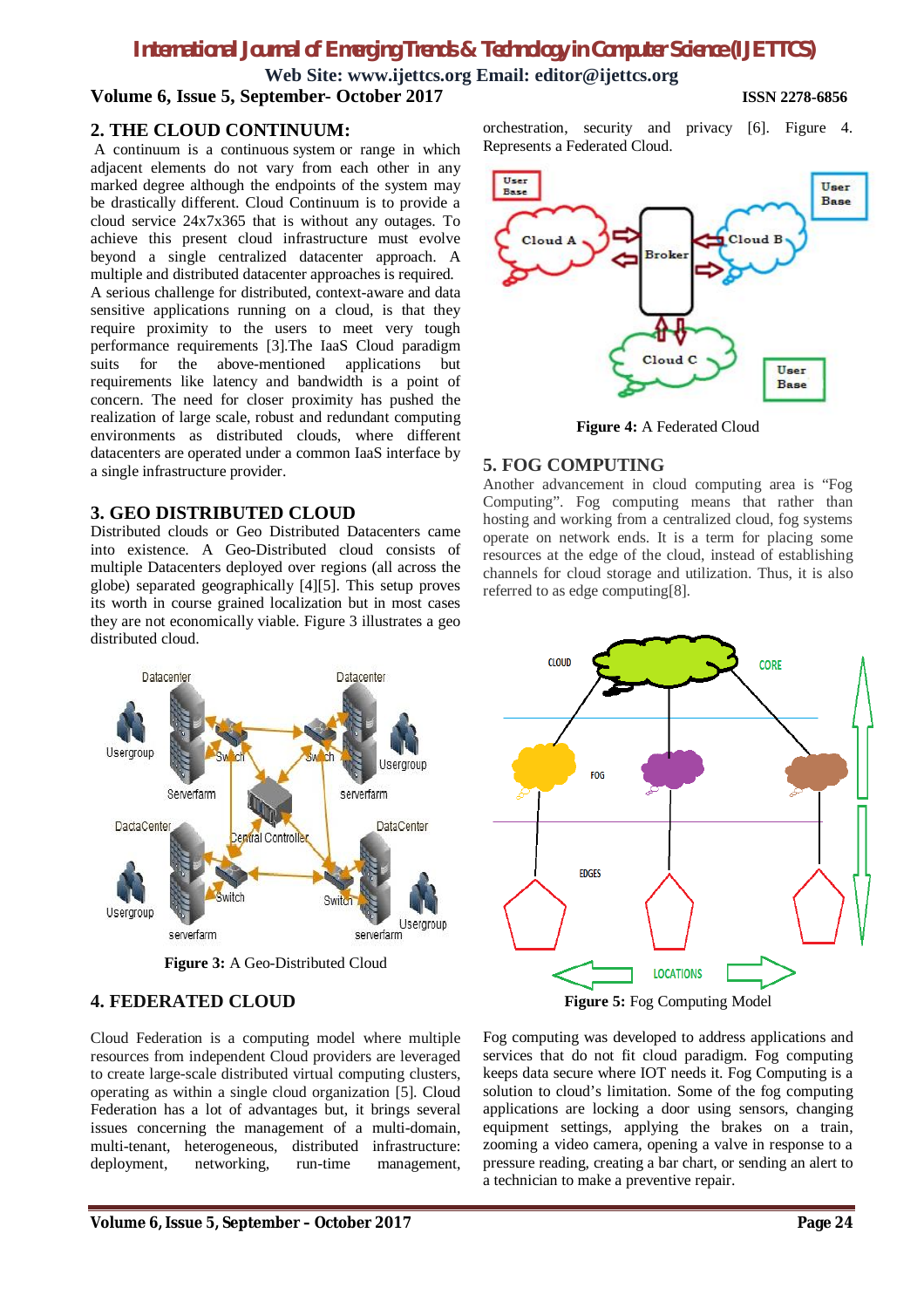**Web Site: www.ijettcs.org Email: editor@ijettcs.org Volume 6, Issue 5, September- October 2017 ISSN 2278-6856**

## **6. THE CLOUD CONTINUUM PARIDGM**

Currently cloud comprises of Datacenters, Things, computing, storage and network hardware. The network interconnects all such elements with datacenters and Internet-connected smart devices (things) [9]. This large collection leads to a rich ICT programmable layer, raising the opportunity for creating a seamless and pervasive collection of clouds.



**Figure 6:** A Framework for a Cloud Continuum

For a Cloud Continuum to thrive networks should be able to manage heterogeneous ICT infrastructures and to build cloud services on top. We need to develop a multi cloud operating system that will be capable of integrating and aggregating spatially separated datacenters, provides access to resources available across multiple clouds, looks after the security of the Continuum and provides necessary API's for deploying & running applications. The Cloud Continuum should be able to hide the difficulty and multiplicity of the available infrastructure.

#### **The Services that a Cloud Continuum is expected to offer are as follows:-**

- A.Distributed Cloud, Fog Computing, and Locality aware Computing & Storage.
- B. Dynamic on demand WAN with carrier grade service guarantee.
- C. Hardware Acceleration for processing intensive tasks.

#### **6.1. Cloud Continuum Criteria:**

Seven criteria are critical for the Cloud Continuum:

- a) Elasticity
- b) Op Ex over Capital
- c) Speed to Market
- d) Compliance
- e) Flexibility
- f) Performance
- g) Control and Security

**6.1.1. Elasticity:** Elasticity refers to the way in which the cloud can be expanded on demand to cater the needs of the Clients. It is desirable to have a highly elastic Cloud Continuum.

**6.1.2. Op Ex over Capital:** It refers to the operational expenditure of the capital that the Clients have invested. Usually this criterion should be less for the continuum to be successful.

**6.1.3. Speed to Market:** It refers to the agility and ability of the continuum to adapt to the current trends of the market. This feature also should be high for the continuum to be a success.

**6.1.4. Compliance:** It refers to the adherence of the Continuum to the standards present currently. A Compliant Continuum is expected by the Clients.

**6.1.5. Flexibility:** It refers to the degree of pliability. This criterion is desired to be on the higher side.

**6.1.6. Performance:** It is expected to be high.

**6.1.7. Control and Security:** Control and Security of the Cloud Continuum should be very abstract and high. The end user expects the Continuum to be highly secure and trustworthy.

#### **6.2. Application Deployment over a Cloud Continuum**

The idea of cloud continuum provides great flexibility in the manner applications are deployed and run concerning to current practice. But issues like interoperability, portability of software, migration of data between various clouds and transfer of services in between heterogeneous clouds surround the developer. In spite of the availability of standard common interfaces like OCCI and CIMI, there are currently many different open and proprietary APIs for Cloud Management, based on different abstractions, semantics and communication protocols [10]. Hence there is a need for a common interface for Cloud Continuum. A typical service deployment on a Cloud Continuum is depicted in Figure 7.